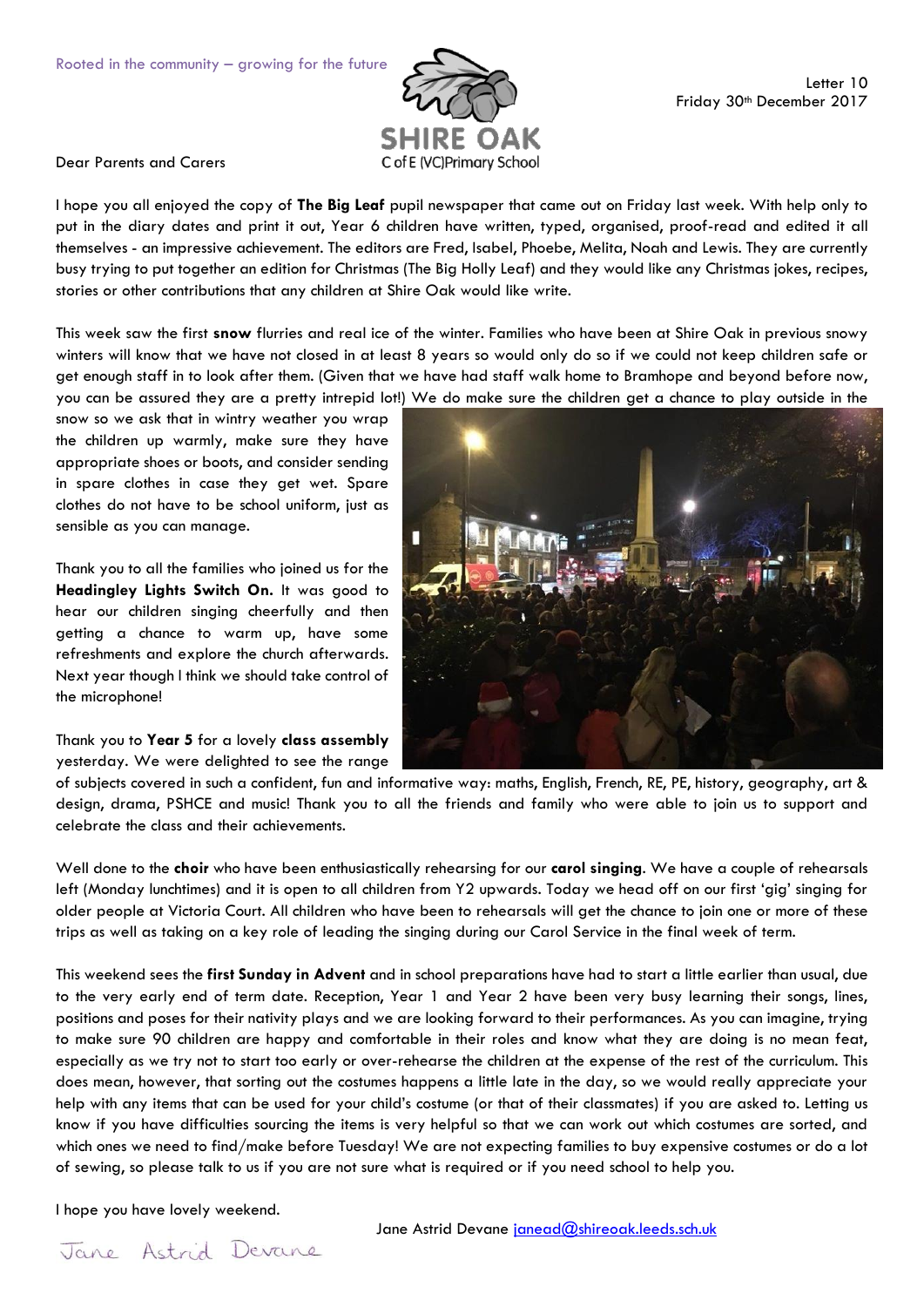## **DIARY DATES**

| Monday 4 <sup>th</sup> December                                                                              | Bun Sale run by Year 5 (Y5 please bring in cakes, children can bring up to 50p) |
|--------------------------------------------------------------------------------------------------------------|---------------------------------------------------------------------------------|
| Tuesday 5 <sup>th</sup> December                                                                             | Dress rehearsal for nativity performances in front of the other classes         |
| Tuesday 5 <sup>th</sup> December                                                                             | Choir singing at Wheatfields                                                    |
| Wednesday 6 <sup>th</sup> December                                                                           | Reception, Year 1 and Year 2 Christmas nativities. 9:30am and 1:30pm            |
| Wed 6 <sup>th</sup> - Fri 8 <sup>th</sup> December                                                           | Robinwood Residential for the Year 6 class                                      |
| Friday 8 <sup>th</sup> December                                                                              | Choir singing at Wheatfields                                                    |
| Monday 11 <sup>th</sup> December                                                                             | Choir singing at Wheatfields                                                    |
| Tuesday 12 <sup>th</sup> December                                                                            | Carol Service at St Michael's Church 10:30am, all welcome!                      |
| Tuesday 12 <sup>th</sup> December                                                                            | School Christmas lunch.                                                         |
| Wednesday 13 <sup>th</sup> December                                                                          | Choir singing at Grove Park                                                     |
| $\ast$<br>Friday 15 <sup>th</sup> December                                                                   | Christmas party day (children may wear Christmas jumpers or similar Christmas   |
|                                                                                                              | colours/outfits) TBC                                                            |
| Friday 15th December                                                                                         | Christmas Story telling with Stories Alive!                                     |
| Saturday 16th December - Tuesday 2nd January. School closed for Christmas holiday.                           |                                                                                 |
| Tuesday 2 <sup>nd</sup> January                                                                              | TRAINING DAY school closed to children                                          |
| Friday 5 <sup>th</sup> January                                                                               | Reports to parents Y1-Y6 go home this week.                                     |
| Friday 5 <sup>th</sup> January                                                                               | New to you/secondhand uniform sale after school                                 |
| Monday 8 <sup>th</sup> January                                                                               | Switched On Shire Oak Week (growth mindsets, etc.)                              |
| Wednesday 10 <sup>th</sup> January                                                                           | Open Morning                                                                    |
| Thursday 11 <sup>th</sup> January                                                                            | Year 6 class assembly                                                           |
| Friday 12 <sup>th</sup> January                                                                              | Stay and Play in Reception, Year 1 and Year 2 at the start of the day.          |
| Friday 12 <sup>th</sup> January                                                                              | Fractions Friday (fun maths day)                                                |
| Friday 19th January                                                                                          | Geography Fun Facts Day                                                         |
| Friday 26th January                                                                                          | Year 2 class assembly - all welcome! 9am in the hall.                           |
| Monday 29th January                                                                                          | Bun Sale run by Year 4 (Y4 please bring in cakes, children can bring up to 50p) |
| Thursday 1st February                                                                                        | Stay and Play in Reception, Year 1 and Year 2 at the start of the day.          |
| Sunday 4 <sup>th</sup> February                                                                              | Shire Oak Sunday - joining St Michael's Church at their All Age Service, 10am.  |
| Mon 5 <sup>th</sup> to Fri 9 <sup>th</sup> February                                                          | Reading Week will include a dress up day.                                       |
| Friday 9 <sup>th</sup> February                                                                              | Reception Class assembly, 9am in the hall. All welcome!                         |
| Saturday 10 <sup>th</sup> February to Sunday 18 <sup>th</sup> February. School closed for half term holiday. |                                                                                 |
| Monday 19th February                                                                                         | 'Get into STEM' (science, technology, engineering & maths) visitor for Y1/2     |
| Wednesday 21st February                                                                                      | Movie Night                                                                     |
| Thursday 22 <sup>nd</sup> February                                                                           | TRAINING DAY school closed to children                                          |
| Wed 28th Feb & Thur 1st March                                                                                | Parents Evenings (&Y5/6 children)                                               |
| Thursday 1st March                                                                                           | Bun Sale run by Year 3 (Y3 please bring in cakes, children can bring up to 50p) |
| Friday 2 <sup>nd</sup> March                                                                                 | Holi assembly, 9am in the hall. All welcome!                                    |
| Wednesday 7 <sup>th</sup> March                                                                              | Stay and Play in Reception, Year 1 and Year 2 at the start of the day.          |
| Wed 7 <sup>th</sup> - Friday 9 <sup>th</sup> March                                                           | Lineham Farm residential for children in Year 4                                 |
| Friday 16th March                                                                                            | Year 5 class assembly, 9am in the hall. All welcome!                            |
| Monday 26 <sup>th</sup> March                                                                                | Bun Sale run by Year 2 (Y2 please bring in cakes, children can bring up to 50p) |
| Wednesday 28 <sup>th</sup> March                                                                             | Y3/4 Easter production dress rehearsal in front of the other children           |
| Thursday 29 <sup>th</sup> March                                                                              | Easter production. All welcome!                                                 |
| Friday 30 <sup>th</sup> March - Sunday 16 <sup>th</sup> April. School closed for Easter holiday.             |                                                                                 |
| Wednesday 18 <sup>th</sup> April                                                                             | Y1-Y6 reports to parents given out this week.                                   |
| Thursday 19 <sup>th</sup> April                                                                              | Stay and Play in Reception, Year 1 and Year 2 at the start of the day.          |
| Friday 20th April                                                                                            | New to you/secondhand uniform sale after school                                 |
| Thursday 26 <sup>th</sup> April                                                                              | Bun Sale run by Year 1 (Y1 please bring in cakes, children can bring up to 50p) |
| Friday 27 <sup>th</sup> April                                                                                | Year 4 class assembly, 9am in the hall. All welcome!                            |
| Tuesday 1st May                                                                                              | Year 2 class assembly, 9am in the hall. All welcome!                            |
| Monday 7 <sup>th</sup> May school closed for the bank holiday.                                               |                                                                                 |
| Mon 14 <sup>th</sup> - Fri 18 <sup>th</sup> May                                                              | KS2 SATs week for Year 6.                                                       |
| Saturday 19th May                                                                                            | Spruce Up Shire Oak Groundforce work day                                        |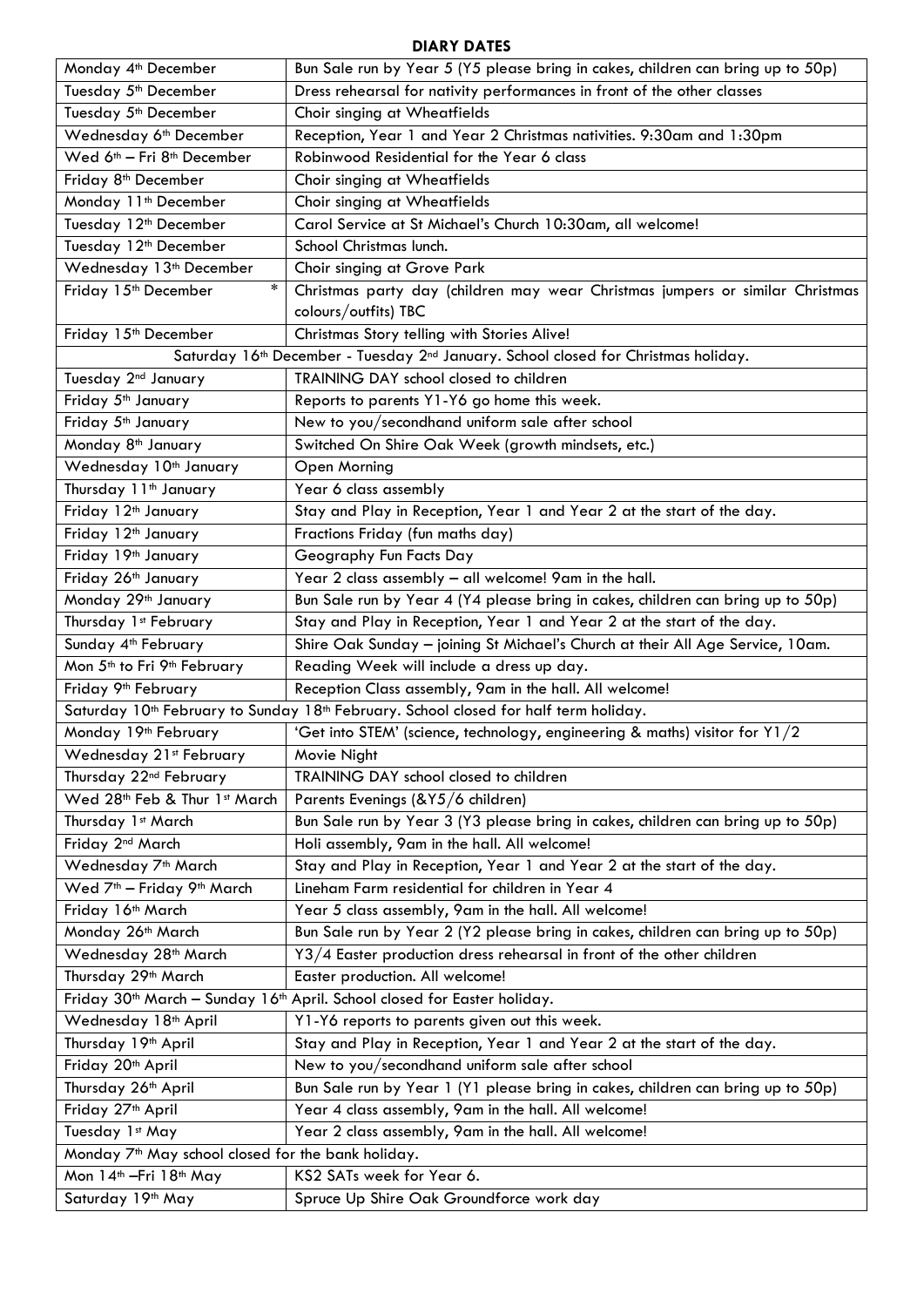| Monday 21st May                                                                                                | Bun Sale run by Reception. (YR please bring in cakes, children can bring up to 50p) |
|----------------------------------------------------------------------------------------------------------------|-------------------------------------------------------------------------------------|
| Tuesday 22nd May                                                                                               | Year 1 class assembly, 9am in the hall. All welcome!                                |
| Friday 25th May                                                                                                | Non - uniform day for items for summer fair at Headingley Youth Music Fesitival     |
| Saturday 26th - Sunday 3rd June school closed for May half term holiday                                        |                                                                                     |
| Saturday 9 <sup>th</sup> June                                                                                  | Headingley Youth Music Festival (including our summer fair) 12-4pm                  |
| Mon 11 <sup>th</sup> - Fri 15 <sup>th</sup> June                                                               | Geography Mapping Week                                                              |
| Tuesday 12 <sup>th</sup> June                                                                                  | New Reception Parents meeting                                                       |
| Wednesday 13 <sup>th</sup> June                                                                                | Reception class assembly, 9am in the hall. All welcome!                             |
| Tuesday 19th June                                                                                              | Movie Night                                                                         |
| Wednesday 20 <sup>th</sup> June                                                                                | <b>TRAINING DAY school closed to children</b>                                       |
| Friday 22nd June                                                                                               | Stay and Play in Reception, Year 1 and Year 2 at the start of the day.              |
| Thursday 28 <sup>th</sup> June                                                                                 | Year 3 class assembly, 9am in the hall. All welcome!                                |
| Wednesday 4 <sup>th</sup> July                                                                                 | <b>Transition day</b>                                                               |
| Monday 9th July                                                                                                | Give out reports to parents this week.                                              |
| Wednesday 11 <sup>th</sup> July                                                                                | Music recital by children learning instruments. TBC.                                |
| Thursday 12 <sup>th</sup> July                                                                                 | Dress rehearsal (am)& evening performance for Y5/6 End of Year Production           |
| Mon 16 <sup>th</sup> - Fri 20 <sup>th</sup> July                                                               | Learning through Sport Week (including swimming gala, TBC)                          |
| Monday 16 <sup>th</sup> July                                                                                   | Y3/4 Sports Day                                                                     |
| Tuesday 17 <sup>th</sup> July                                                                                  | Y5/6 Sports Day                                                                     |
| Wednesday 18 <sup>th</sup> July                                                                                | Reception/Y1/Y2 Sports Day                                                          |
| Friday 20th July                                                                                               | New to you/secondhand uniform sale after school                                     |
| Tuesday 24 <sup>th</sup> July                                                                                  | Leavers' Service, St Michael's Church                                               |
| Wednesday 25 <sup>th</sup> July                                                                                | Last day of term before the summer holiday.                                         |
| * means added or changed since last newsletter<br>TBC means this is yet to be confirmed and may have to change |                                                                                     |

We take the safeguarding of children very seriously at our school and we appreciate your help with this. If you have any concerns or observations regarding **health and safety**, please contact Jane Astrid Devane, Marcelle Maver or Liz Craven.

If you have any concerns or questions regarding **child protection** issues, please speak to Jane Astrid Devane, Marcelle Maver or Jane Hinchliffe.

If you have questions about your **child's progress** or **how to help them** with the learning they find difficult please speak to your child's teacher or make an appointment to see them via the school office.

The governors are always interested in hearing the **views of parents**. If you would like to speak to a governor, then please email the chair, Julia Kelly [shireoakgovernors@gmail.com](mailto:shireoakgovernors@gmail.com) Julia is often on the playground, if you would like to talk to her.)



Look at the lovely decorations **Year 2** have been making for our **Christmas tree**, which has arrived today from our friends at **The Stables**!